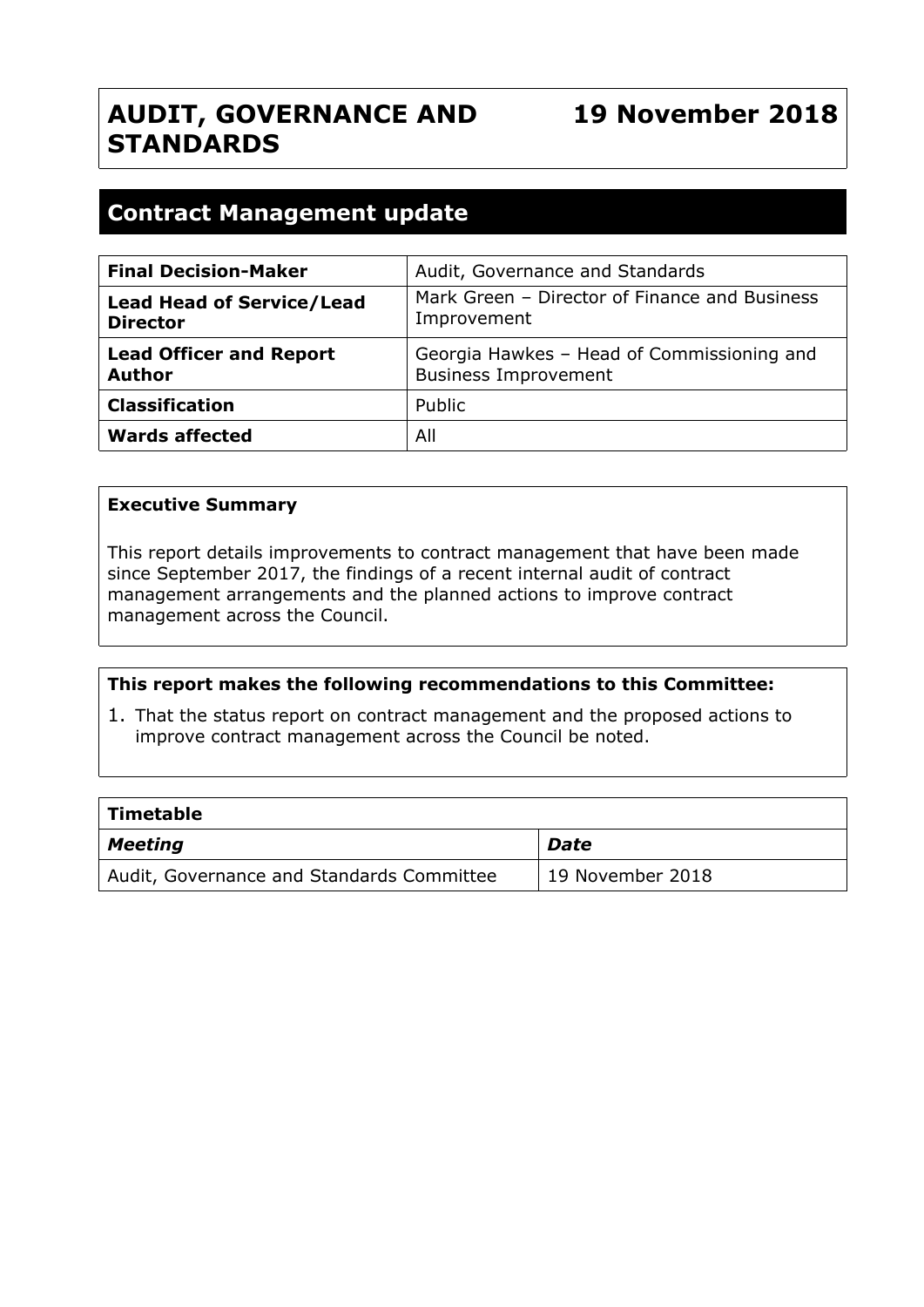# **Contract Management update**

## **1. INTRODUCTION AND BACKGROUND**

- 1.1 The Council outsources a number of its services, including management of Maidstone Leisure Centre and its waste and recycling service. These outsourced arrangements have to be monitored and managed to ensure that the services are being delivered to the specified level and that the envisaged outcomes are being achieved. The monitoring of these different contracts is done by the relevant service area, as opposed to a central team. The exception to this is the leisure and culture contracts (Hazlitt, Maidstone Leisure Centre, Kent Life, Cobtree golf course and the cafés) which are all monitored by the Contracts and Compliance Officer – Leisure and Culture role, a role which sits in the portfolio of the Head of Commissioning and Business Improvement. This role was transferred into the central team in 2017 and strengthened by increasing the responsibilities and grade from the previous Monitoring Officer role.
- 1.2 The Head of Commissioning and Business Improvement previously reported to this committee on contract management arrangements in September 2017. The report noted that majority of the Council's 10 largest contracts have received positive audits, with the exceptions being management of the Hazlitt theatre and Park & Ride, which both originally received a Weak level of assurance in 2016/17. However, both audits have been revisited and the assurance level has improved to Sound in both cases due to improvements made following the audits. Details of the largest contracts and internal audit ratings are shown below:

| No.            | <b>Contract</b>                         | <b>Company</b>                     | <b>Team</b>                | <b>Contract</b><br><b>Value</b> | <b>Start</b><br><b>Date</b> | <b>End Date</b> | <b>Audit</b><br>Plan | <b>Assurance</b>   |
|----------------|-----------------------------------------|------------------------------------|----------------------------|---------------------------------|-----------------------------|-----------------|----------------------|--------------------|
| 1              | Waste<br>Collection<br><b>Services</b>  | <b>Biffa</b><br>Municipal<br>Ltd   | Waste<br>Management        | £8,610,235                      | 01.08.13                    | 21.10.23        | 2014/15              | <b>SOUND</b>       |
| $\overline{2}$ | Leisure<br>Centre<br>Management         | Serco<br>International             | Leisure                    | £6,450,000                      | 15.02.09                    | 14.02.24        | 2014/15              | <b>SOUND</b>       |
| 3              | Management<br>of Cobtree<br>Golf Course | Mytime<br>Active                   | Leisure                    | £4,030,555                      | 09.01.17                    | 08.01.37        | 2010/11              | <b>SUBSTANTIAL</b> |
| 4              | Management<br>of the Hazlitt<br>Theatre | Parkwood<br>Leisure Ltd            | Leisure                    | £3,543,677                      | 01.10.13                    | 30.09.23        | 2016/17              | <b>SOUND</b>       |
| 5              | Park & Ride                             | Arriva<br>Southern<br>Counties Ltd | Parking<br><b>Services</b> | £3,030,476                      | 29.03.14                    | 31.05.18        | 2016/17              | <b>SOUND</b>       |
| 6              | Parking<br>Enforcement                  | <b>APCOA</b><br>Parking Ltd        | Parking<br>Services        | £2,675,586                      | 01.06.11                    | 31.05.18        | 2012/13              | <b>SUBSTANTIAL</b> |
| 7              | Insurance                               | Zurich<br>Insurance<br>Company     | Finance                    | £2,045,891                      | 01.04.16                    | 31.03.21        | 2011/12              | <b>HIGH</b>        |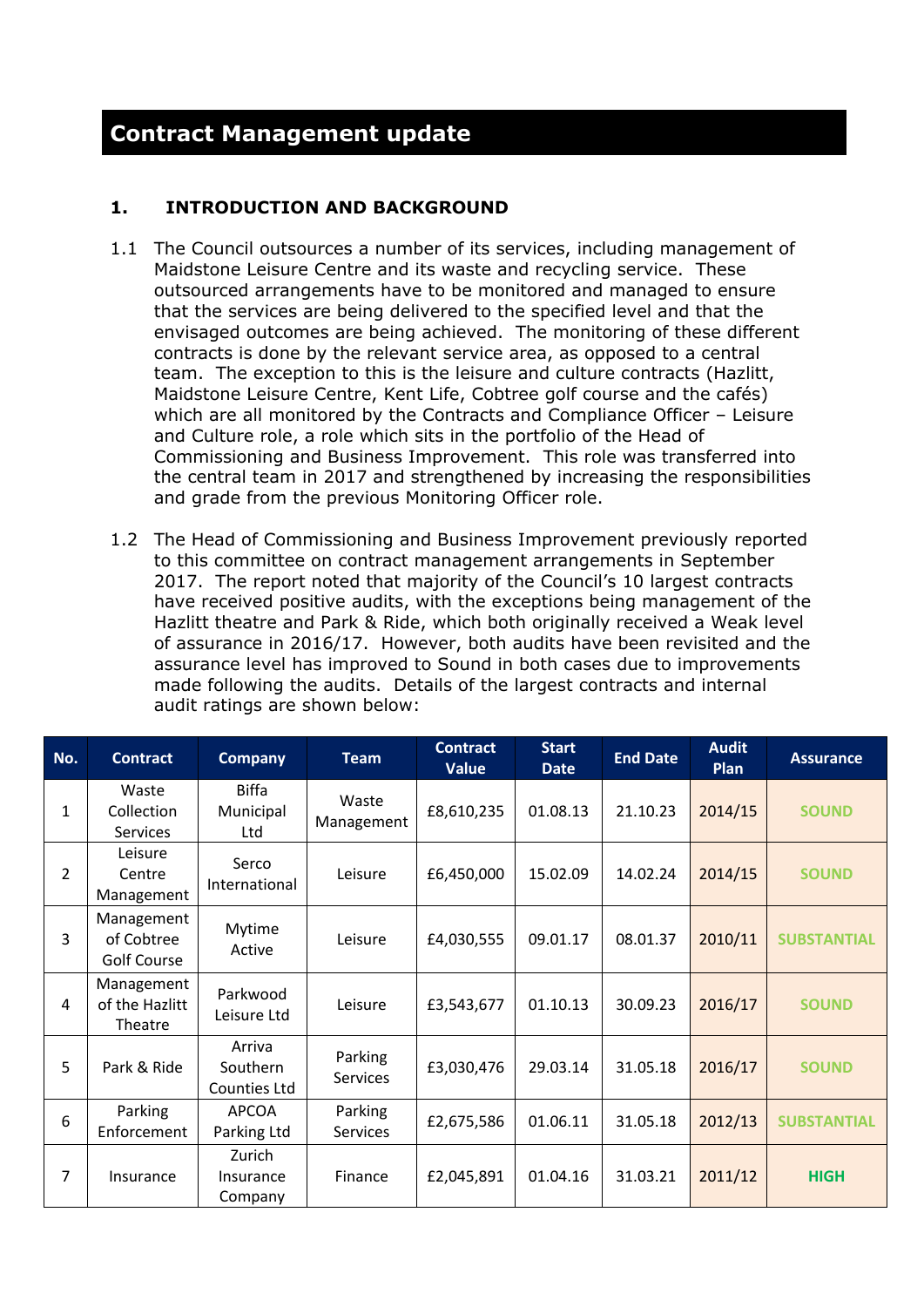| No. | <b>Contract</b>           | <b>Company</b>                        | <b>Team</b>                 | <b>Contract</b><br><b>Value</b> | <b>Start</b><br><b>Date</b> | <b>End Date</b> | <b>Audit</b><br>Plan    | <b>Assurance</b>  |
|-----|---------------------------|---------------------------------------|-----------------------------|---------------------------------|-----------------------------|-----------------|-------------------------|-------------------|
| 8   | <b>CCTV</b><br>Monitoring | Medway<br>Council                     | Community<br>Safety         | £1,680,231                      | 01.12.11                    | 31.03.18        | 2013/14                 | <b>SUBSTANTIA</b> |
| 9   | Gas &<br>Electricity      | Laser                                 | Property<br>Services        | £1,000,000                      | 30.09.16                    | 29.09.20        | Not on<br>audit<br>plan | N/A               |
| 10  | Electrical<br>Maintenance | OpenView<br>Security<br>Solutions Ltd | Property<br><b>Services</b> | £844,199                        | 01.07.15                    | 30.06.20        | Not on<br>audit<br>plan | N/A               |

- 1.3 Therefore, the Council's highest value contracts are being well managed, and contract management arrangements have actually improved in certain areas since the last report.
- 1.4 A number of other improvements have also been made to contract management and the process of ensuring contract documents are in place since all the elements of the commissioning cycle, including procurement and contract management, were brought together under the Head of Commissioning and Business Improvement in 2017:
	- The improved procurement process for procurements over £75k includes the requirements for the contract manager to be identified as part of and involved in the preparation of the procurement plan, the performance measures and terms and conditions to be included in the tender and agreed before the contract is awarded, the contract document to be signed before commencement of the service, as well as the risks of entering into the contract to be analysed and mitigation measures put in place in the design of the service and contract management arrangements
	- The monitoring of all the leisure and culture contracts has improved greatly under the current Contracts and Compliance Officer – Leisure and Culture
	- The Contracts and Compliance Officer Leisure and Culture has received training in health and safety and facilities management, and is currently studying for a Certificate in Contract Management
	- The whole of the portfolio of the Head of Commissioning and Business Improvement has been restructured – this included the creation of a Procurement and Contracts Manager who had responsibility for ensuring good contract management across the organisation, as well as a Service Commissioning Officer who would undertake strategic service design reviews using commissioning thinking, including making sure performance management
- 1.5 However, plans to improve contract management have not progressed as quickly as planned. A key officer in the Procurement team was on long term sick leave for 6 months in 2017/18 and has subsequently left the organisation. In addition, the newly appointed Procurement and Contracts Manager left the organisation in September after only 3 weeks. Temporary arrangements have been put in place, with the Senior Procurement Officer acting up to manage the Council's procurement function and the Contracts and Compliance Officer – Leisure and Culture reporting to the Head of Commissioning and Business Improvement. This means the team is still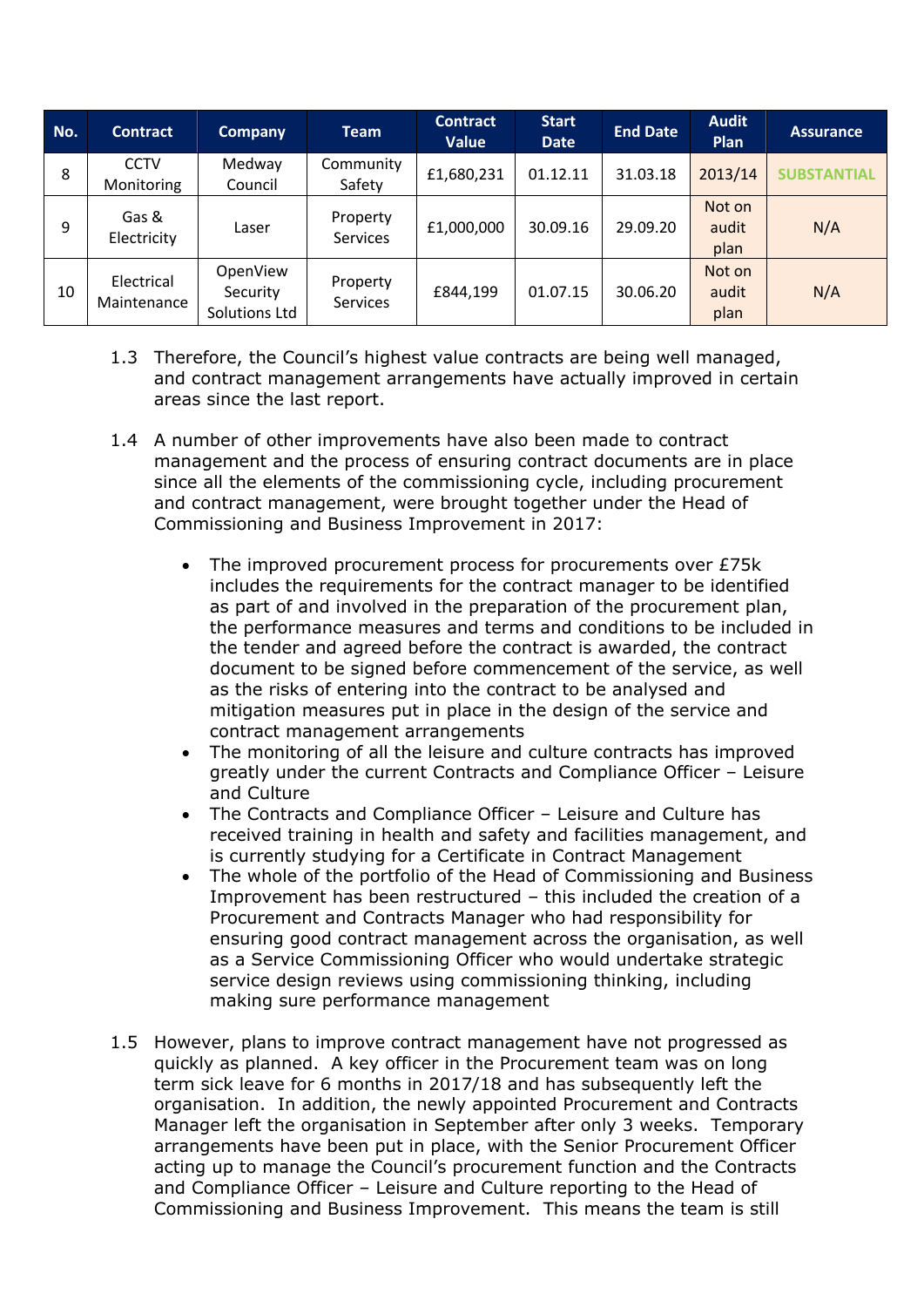understaffed by 1 FTE. Unfortunately, the Contracts and Compliance Officer – Leisure and Culture has also resigned and will leave the Council in December 2018.

- 1.6 The recent internal audit of contract management controls across the organisation returned a Weak level of assurance rating. The report recognised the improvements that had been put in place linked to the new procurement processes and the good practice employed in managing the leisure and culture contracts, but found that, corporately, improvement was required. The key findings that need to be addressed were:
	- There was not enough understanding corporately of all the contracts the Council had entered into
	- The published contracts register was not complete
	- There was no corporate guidance of what good contract management looked like and the things that should be done
	- Following the departure of the Procurement and Contracts Manager, there was not enough staff resource currently with responsibility for Council-wide contract management arrangements
	- Whilst there was an understanding of contract risk, there was no formal risk quantification
	- Contractor performance is monitored, but there was a lack of understanding around contractual terms around poor performance, and non-performance-based contractual areas were not always monitored
	- Those managing contracts generally had not received any training in contract management
	- There was no process for ensuring an effective handover if the contract manager changed part-way through the contract
	- Value for money is mainly considered at the end of the contract term, rather than during the life of the contract
	- Lessons learned are not recorded and shared
- 1.7 The audit made recommendations as a result of these findings and improvement actions have been agreed with the Head of Commissioning and Business Improvement. As identified in the audit report, there are currently insufficient corporate contract management resources in the organisation. Therefore, in the short term, temporary external expertise will be sought to help implement the improvements in a timely manner. In the longer term, the team structure will also be considered to ensure there is enough staff resource devoted to ensuring good contract management practice across the Council.
- 1.8 The improvements that are planned are listed below. Provided additional external resource can be sourced quickly, most of these actions will have been implemented by April 2019.
	- Create and maintain a central repository for contract documents
	- Introduce contract management guidelines for use by all contract managers across the organisation – to include guidance performance management of contracts and what is possible in terms of varying contracts to provide better value for money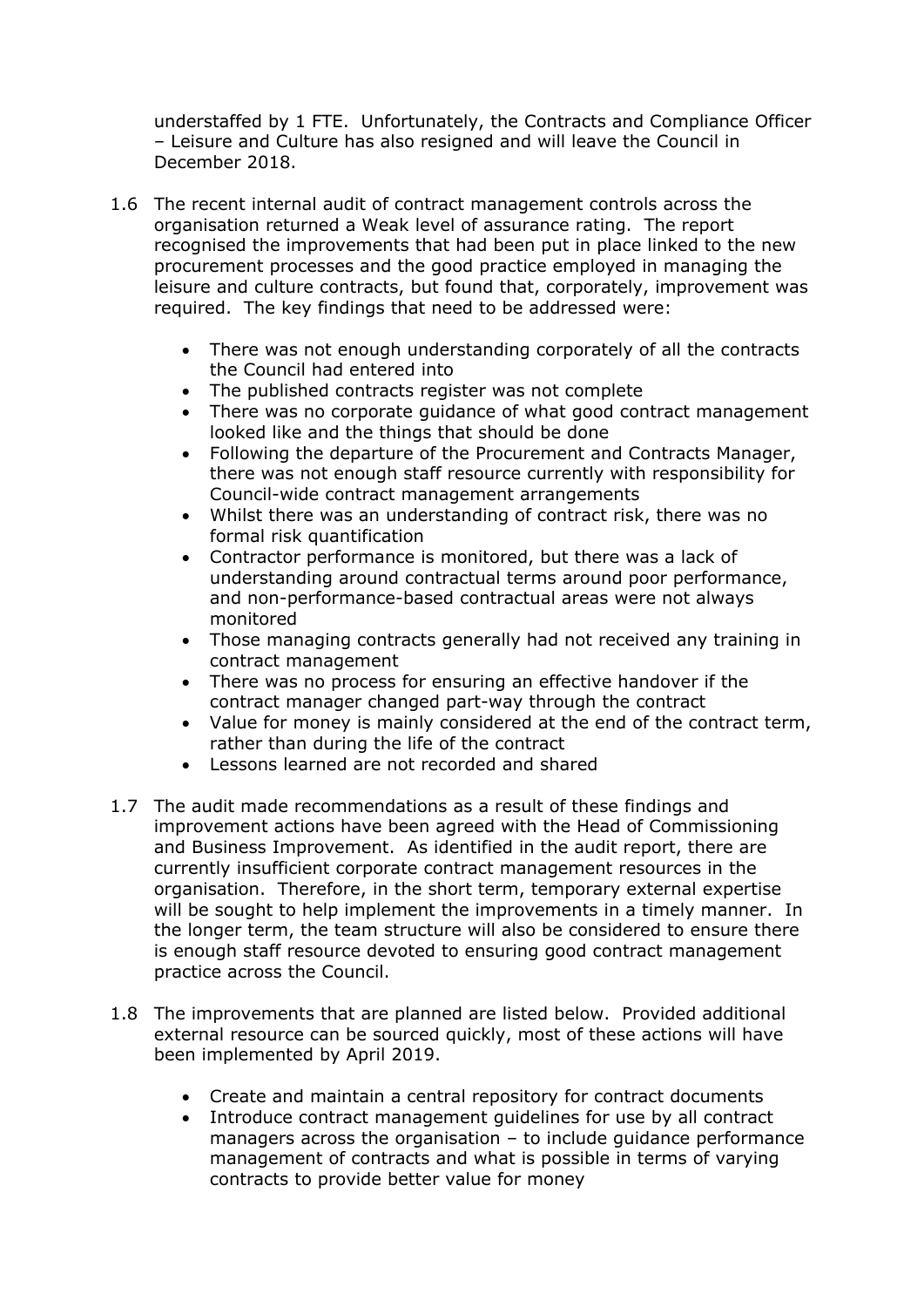- As part of the contract management guidelines, introduce a risk management process for the contract lifecycle
- Introduce a better process for ensuring the contract register is up to date
- Offer training for contract managers on the new guidelines, and potentially additional training specifically on contract management, based on the needs and the size and risk level of the contracts they manage
- Applying the good practice used for managing the leisure and culture contracts, work with managers of the largest contracts to introduce summary briefing documents containing the key elements of the contracts. These can then be used to ensure a smooth handover if a contract manager needs to change
- Form a network of contract managers from across the organisation to share good practice and lessons learned, including maintaining a central register of lessons learned

# **2. PREFERRED OPTION AND REASONS FOR RECOMMENDATIONS**

2.1 The Committee should note the contents of the report, including the improvements detailed in paragraph 1.8 that will address the issues with contract management highlighted in the internal audit.

# **3. RISK**

3.1 This report is presented for information. The actions detailed in the report will mitigate the risk that the Council is not managing contracts properly and that outsourced services are not delivering the level of service required.

## **4. CONSULTATION RESULTS AND PREVIOUS COMMITTEE FEEDBACK**

4.1 Audit, Governance and Standards Committee has previously received an update on contract management across the Council in September 2017.

## **5. CROSS-CUTTING ISSUES AND IMPLICATIONS**

| <b>Issue</b>                                    | <b>Implications</b>                                                                                                                                                                                                                                                            | Sign-off                                                |
|-------------------------------------------------|--------------------------------------------------------------------------------------------------------------------------------------------------------------------------------------------------------------------------------------------------------------------------------|---------------------------------------------------------|
| <b>Impact on Corporate</b><br><b>Priorities</b> | The changed detailed in this<br>report are unlikely by<br>themselves to materially affect<br>achievement of corporate<br>priorities. However, they will<br>support the Council's overall<br>achievement of its aims<br>through ensuring outsourced<br>services deliver what is | Head of<br>Commissioning<br>and Business<br>Improvement |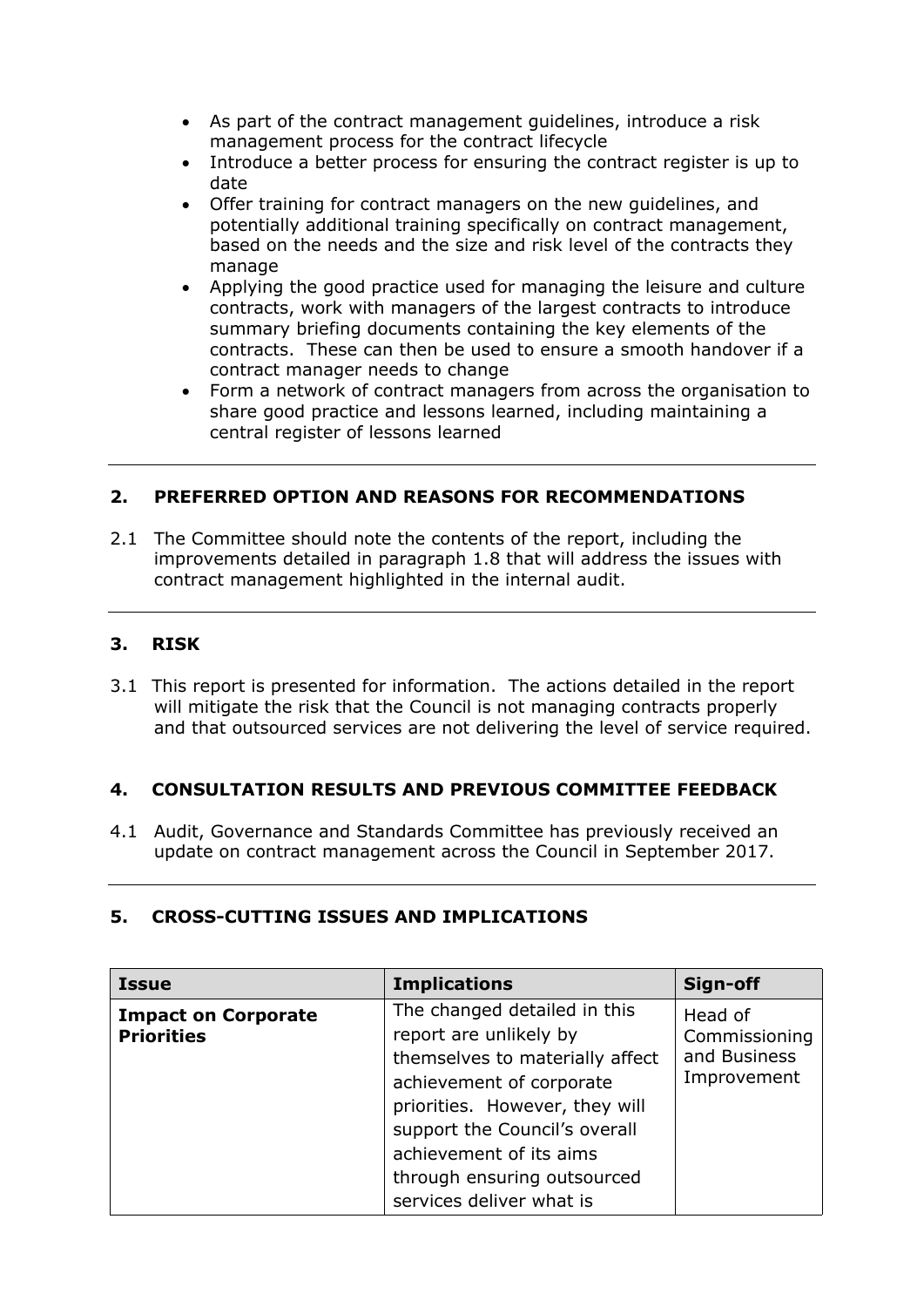|                                              | required.                                                                                                                                                                                                                                                                                                                                                                                                              |                                                         |
|----------------------------------------------|------------------------------------------------------------------------------------------------------------------------------------------------------------------------------------------------------------------------------------------------------------------------------------------------------------------------------------------------------------------------------------------------------------------------|---------------------------------------------------------|
| <b>Risk Management</b>                       | Covered in section 3.                                                                                                                                                                                                                                                                                                                                                                                                  | Head of<br>Commissioning<br>and Business<br>Improvement |
| <b>Financial</b>                             | There will be an additional cost<br>to bringing in external resource<br>to help implement the required<br>changes. A budget has been<br>identified to meet this cost.                                                                                                                                                                                                                                                  | Paul Holland,<br><b>Senior Finance</b><br>Manager       |
| <b>Staffing</b>                              | We will need access to extra<br>expertise to deliver the<br>recommendations in a timely<br>manner.                                                                                                                                                                                                                                                                                                                     | Head of<br>Commissioning<br>and Business<br>Improvement |
| <b>Legal</b>                                 | The actions detailed will help<br>the Council meet its obligations<br>under the Local Government<br>Transparency Code 2015. MKLS<br>is keen to assist with creating<br>and maintaining a central<br>repository of all contracts and<br>with assessing risk both before<br>the contract is signed and<br>during its term. Another benefit<br>of proper contract management<br>should be the avoidance of<br>litigation. | Team Leader<br>Contracts &<br>Commissioning             |
| <b>Privacy and Data</b><br><b>Protection</b> | No impact.                                                                                                                                                                                                                                                                                                                                                                                                             | [Legal Team]                                            |
| <b>Equalities</b>                            | An equalities impact<br>assessment will be completed<br>in conjunction with the<br>formulation of the new contract<br>management guidelines                                                                                                                                                                                                                                                                            | Equalities and<br>Corporate<br>Policy Officer           |
| <b>Crime and Disorder</b>                    | No impact                                                                                                                                                                                                                                                                                                                                                                                                              | Head of<br>Commissioning<br>and Business<br>Improvement |
| <b>Procurement</b>                           | No impact.                                                                                                                                                                                                                                                                                                                                                                                                             | Head of<br>Commissioning<br>and Business<br>Improvement |